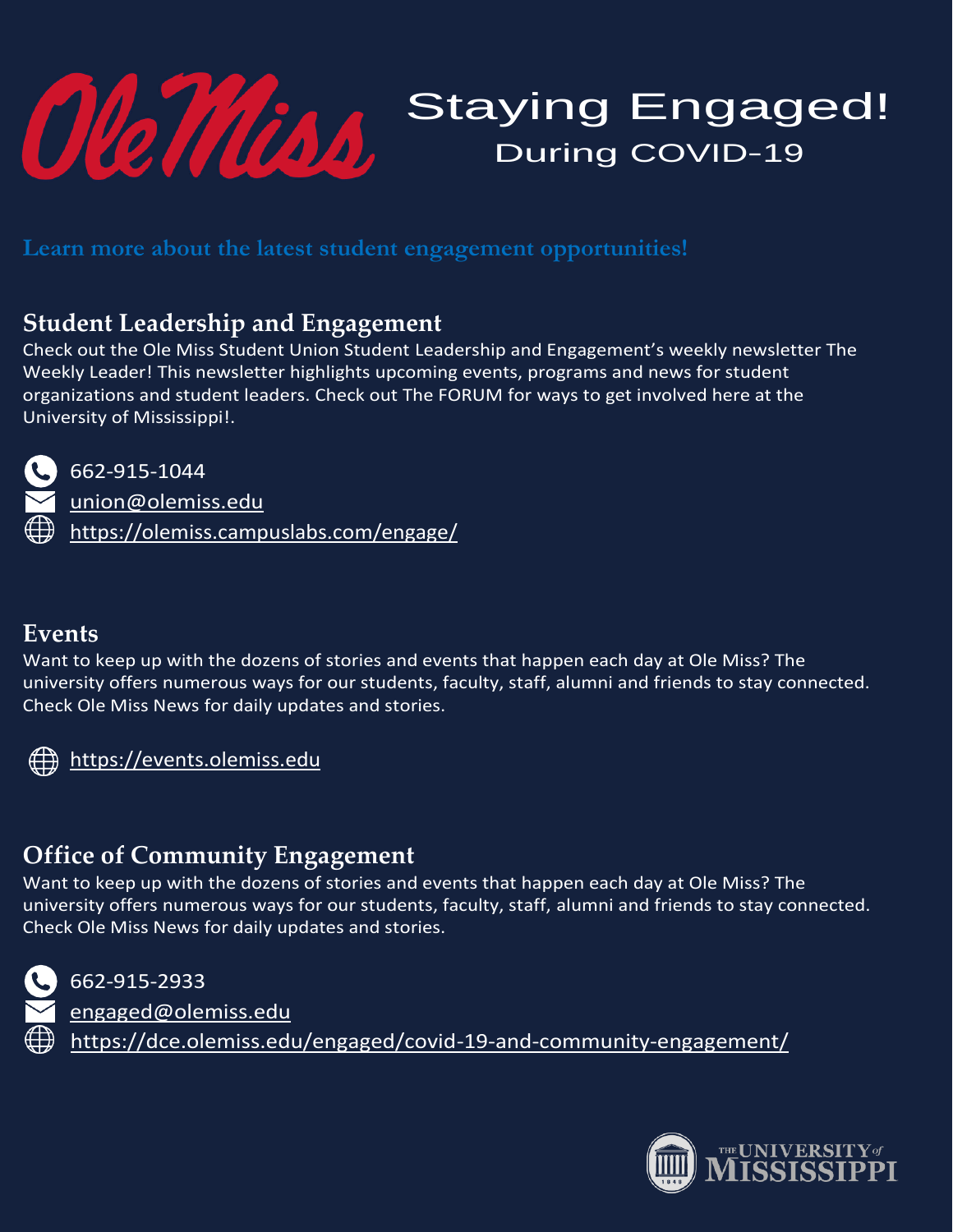

## **Diversity and Inclusion**

The Center for Inclusion and Cross-Cultural Engagement works enthusiastically to develop programs and services that support the University of Mississippi's core value of inclusiveness. The center works to foster an environment that is characterized by open and ongoing communication that deepens students' understanding of their own and others' identity, culture and heritage



### 662-915-1689

[inclusion@olemiss.edu](mailto:inclusion@olemiss.edu) <https://olemiss.campuslabs.com/engage/>

## **Campus Recreation**

Campus Recreation provides outstanding services, inclusive programs, and educational opportunities to empower the University of Mississippi community in the pursuit of lifelong well-being. From our new South Campus Recreation Center to student participation and on-campus employment, we strive to deliver transformational experiences for our university constituents



662-915-5591 [campusrec@olemiss.edu](mailto:campusrec@olemiss.edu) <https://campusrec.olemiss.edu/>

# Ole Miss Student Housing

We provide students with the tools, resources, and communities to grow, thrive, and succeed at Ole Miss. Students will develop life-long friendships, a sense of belonging, and have the ability to get involved in all aspects of campus life. See your community assistant for the latest events and activities in your residence hall.



662-915-7328

[housing@olemiss.edu](mailto:housing@olemiss.edu)

[https://studenthousing.olemiss.edu](https://studenthousing.olemiss.edu/)

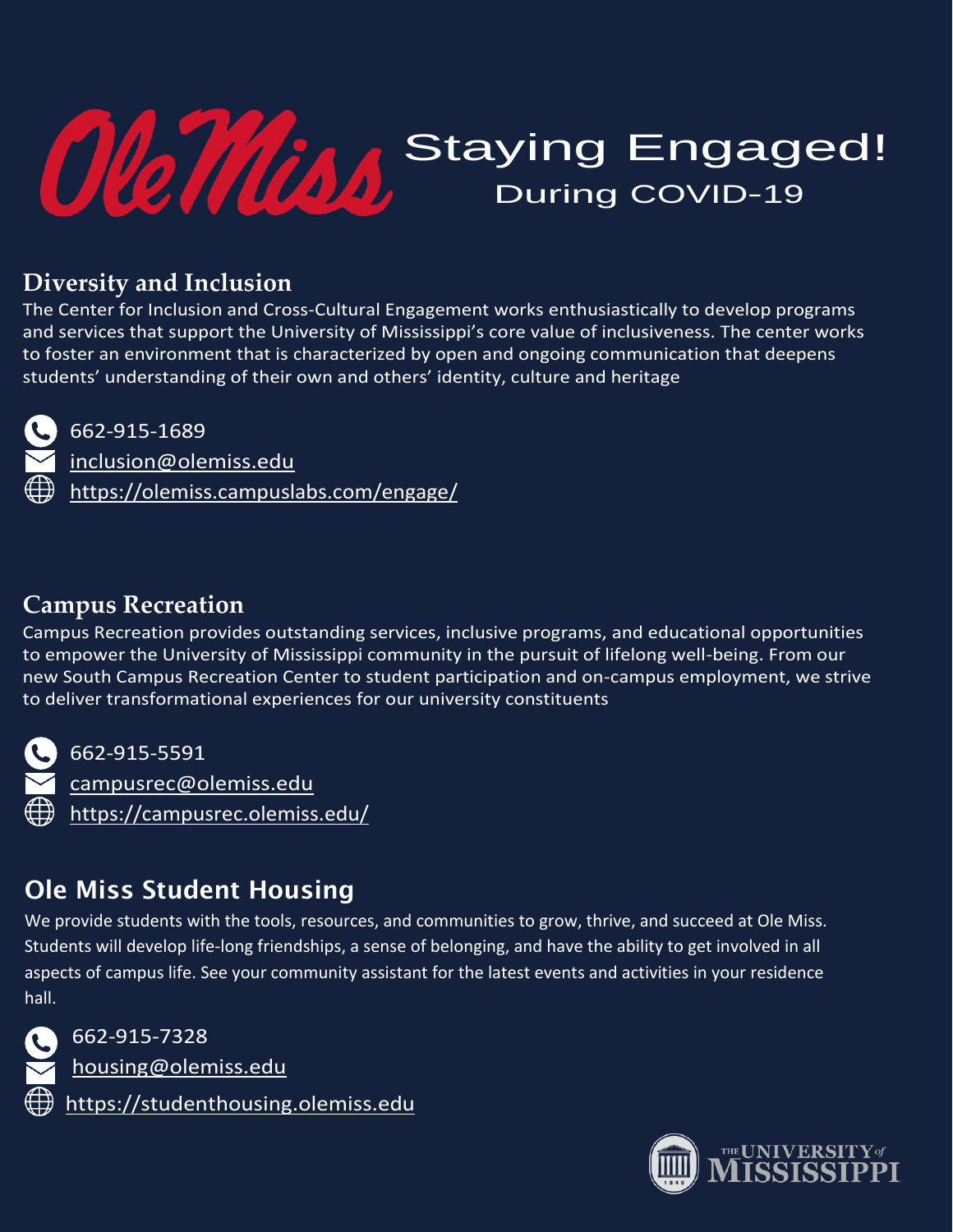

# Resources During COVID-19

## University Counseling Center

Currently offering telemental health services to enrolled students, faculty/staff in the state of Mississippi.



662-915-3784 [counslg@olemiss.edu](mailto:counslg@olemiss.edu) [counseling.olemiss.edu](http://counseling.olemiss.edu/)

## Student Health Services

Open M-F 8-5pm (close at 4pm Thursdays) by appointment only, we see sick and wellness visits with onsite pharmacy, lab, x-ray, mental health, physical therapy and nutrition services. There is NO Office Visit charge, but there is a charge for ancillary services such as lab, x-ray, supplies, etc. Student Health Insurance through Wellfleet will be available for undergrads wanting to opt-in to coverage. More information can be found on our website about pricing and benefits. Student Health is partnering with UMMC to offer an affordable telehealth package with unlimited visits per semester.



662-915-7274

[healthcenter.olemiss.edu](http://healthcenter.olemiss.edu/)

## COVID-19 Information

Stay up to date with the latest University announcements about COVID-19, as well as reference previously released information.



<coronavirus.olemiss.edu>

[C19@olemiss.edu](mailto:C19@olemiss.edu)

## Keep Learning

The University's Keep Learning website contains a wealth of additional resources that students will find valuable.



<olemiss.edu/keeplearning/>

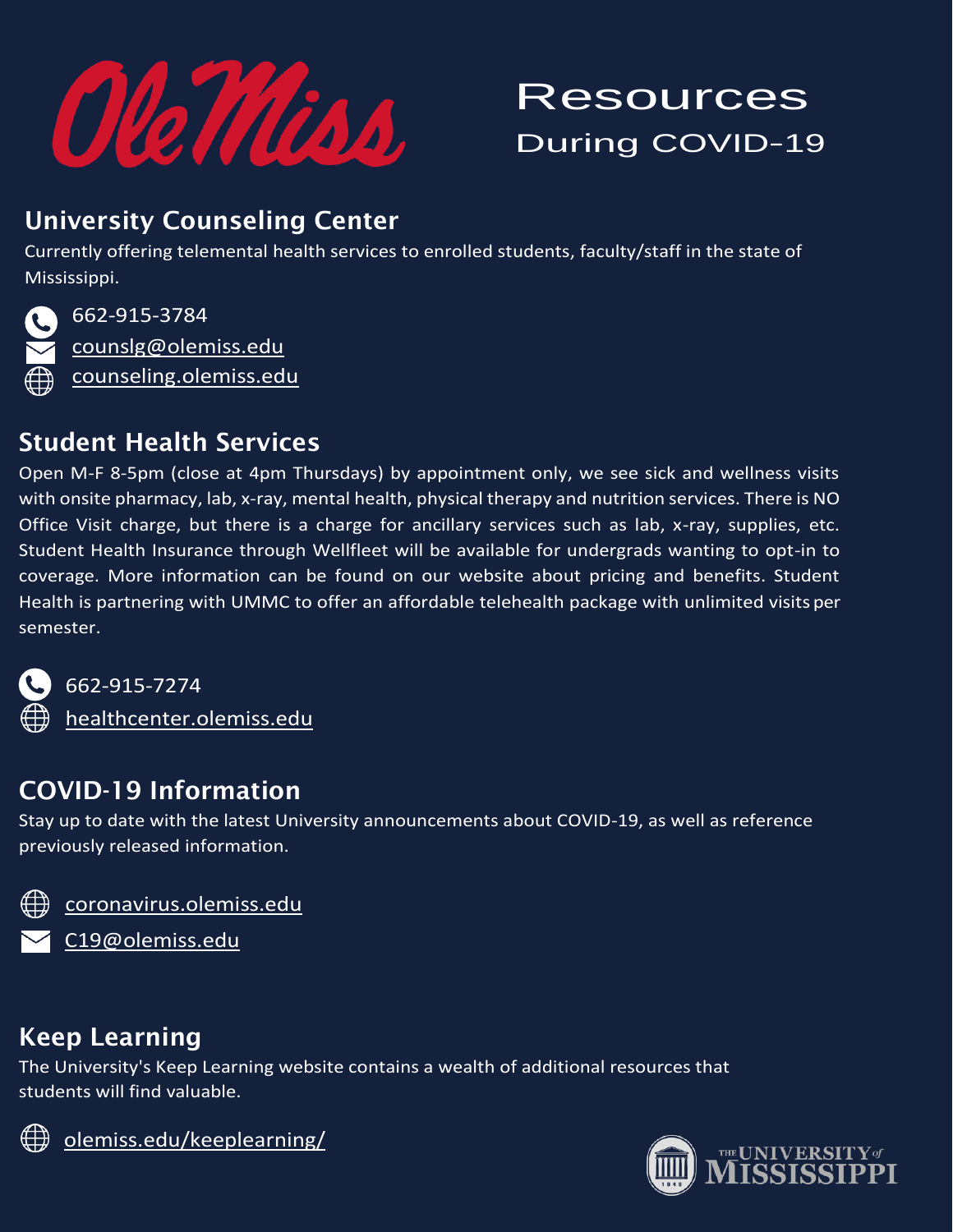

# **Resources** During COVID-19

## UMatter: Student Support & Advocacy

The UMatter staff continues to support students who are experiencing a variety of hardships, including but not limited to: ongoing alcohol and/or drug use, financial hardship, hospitalization for physical or mental health reasons, injury or accident affecting physical and/or mental ability to do course work, and potential threat to themselves or others. The UMatter website contains a comprehensive list of community resources.



662-915-7248 [umatter@olemiss.edu](mailto:umatter@olemiss.edu)

## Violence Intervention and Prevention Services

The University continues to provide support to students with concerns about sexual assault, relationship violence and stalking. The stress of COVID-19 and prolonged times of social distancing have at times exacerbated domestic violence. Please contact Shelli Poole, Advocate and Case Manager, if you have personal concerns or are worried about another student's safety.



662-915-1059 [sapoole@olemiss.edu](mailto:sapoole@olemiss.edu) [violenceprevention.olemiss.edu](http://violenceprevention.olemiss.edu/)

## Grove Grocery: UM Food Pantry

To promote social distancing and the health and safety of our community, the UM Food Pantry is offering food, personal hygiene and cleaning items by order exclusively. The following form can be used to request groceries from the Food Bank: [https://bit.ly/3cJXsjS.](https://bit.ly/3cJXsjS) Please check the UM Food Pantry website and social media for more information about when we may be able to open to our community for in-person access.



 [olemissfoodbank@gmail.com](mailto:olemissfoodbank@gmail.com) [foodbank.olemiss.edu](http://foodbank.olemiss.edu/)

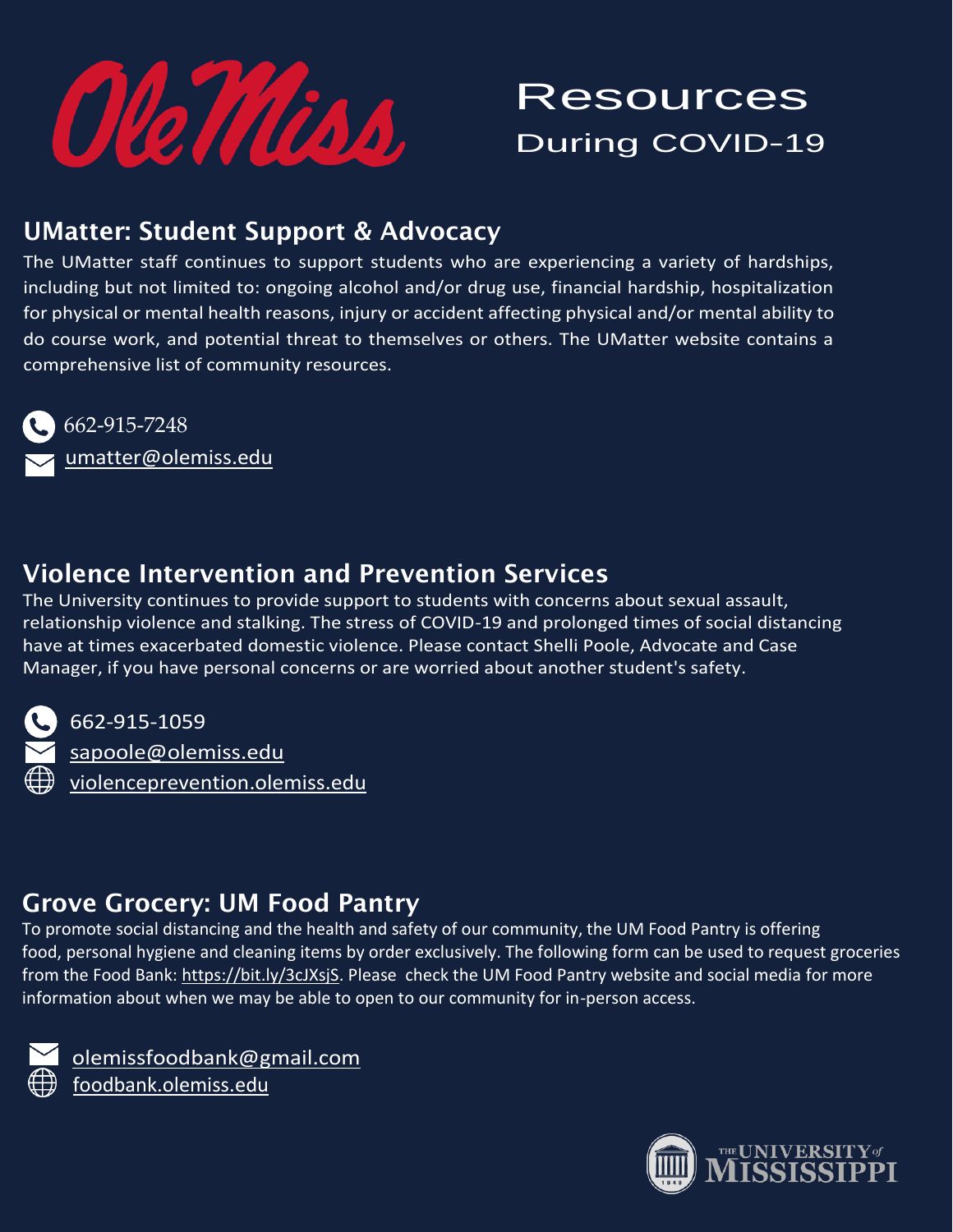

# Resources During COVID-19

## Officeof GlobalEngagement

This team continues to serve current and prospective students by supporting a multidisciplinary network of people and programs that continuously strive to bring the world to Mississippi and take Mississippi to the world in ways that engenders the development of global citizenship, scholarship, and human development. Check the office's website for the latest COVID-19 updates related to international programs, student abroad, and more.

662-915-1618 [oge@olemiss.edu](mailto:oge@olemiss.edu)

## Student Disability Services

The Office of Student Disability Services (SDS) is committed to ensuring equal access to a quality education for qualified students with disabilities through the provision of reasonable academic accommodations which support university standards and academic integrity. SDS provides classroom accommodations to all students on campus who disclose a disability, request accommodations, and who meet eligibility criteria, and has continued serving students through virtual means through the COVID-19 pandemic.

662-915-7128 [sds@olemiss.edu](mailto:sds@olemiss.edu)

## Career Center

The Career Center continues to support students' professional development and job search needs via virtual means and is keeping track of job opportunities in and around Oxford.



[careers.olemiss.edu](http://careers.olemiss.edu/) 662-915-7174 [office@career.olemiss.edu](mailto:office@career.olemiss.edu)

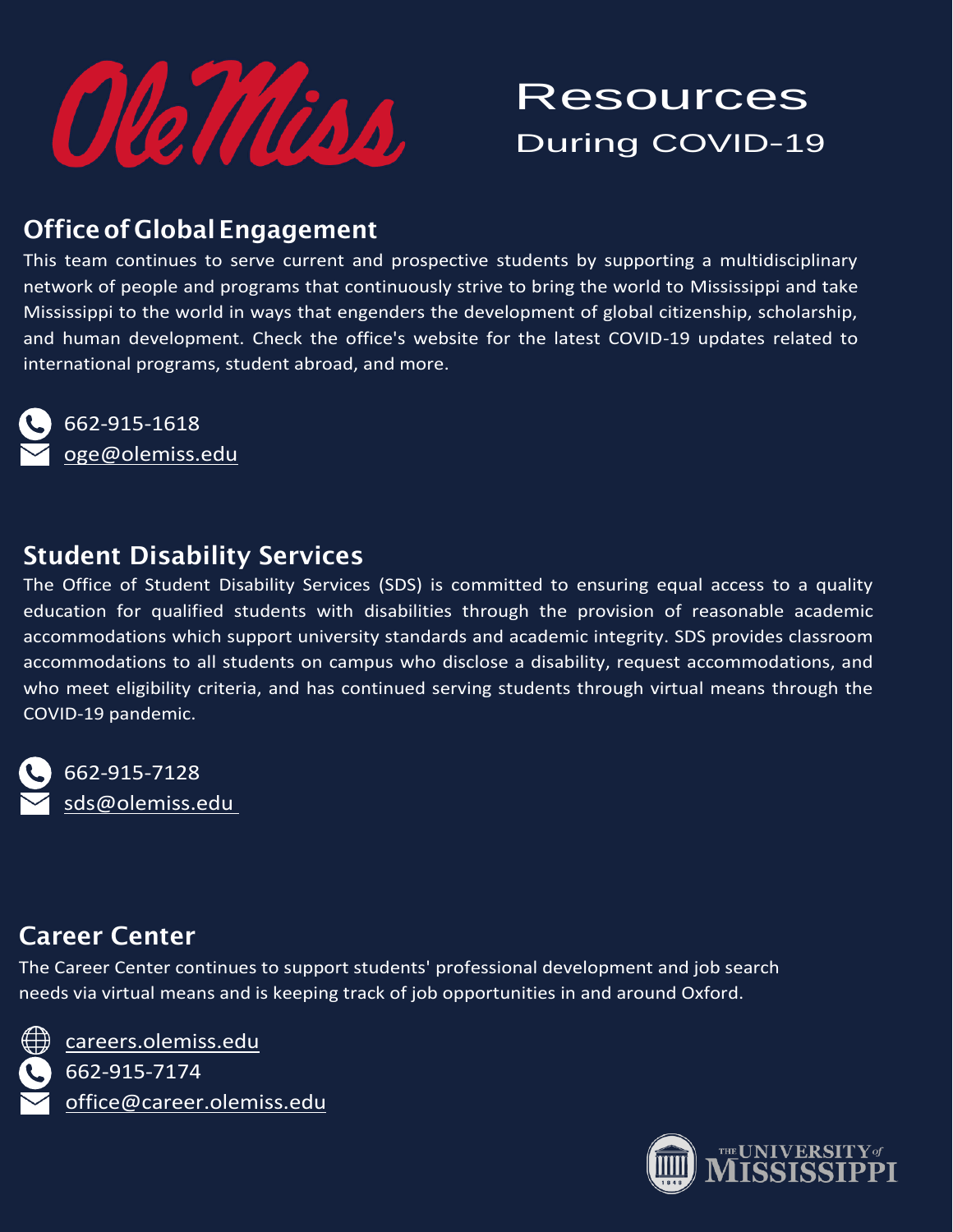

# **STAY INFORMED! DURING COVID-19**

**University of Mississippi faculty and administrators understand that college life can be hectic, so we offer convenient links to register for class, find out about student organizations and check out teacher evaluations. You'll find those and many other resources for undergraduate, graduate and international students here. Learn more about the life-changing opportunities you have at Ole Miss**

### **ACADEMIC OPPORTUNITIES**

- •[Academic](https://olemiss.edu/academics) Programs
- •[Catalog](http://catalog.olemiss.edu/)
- •Online [Programs](http://online.olemiss.edu/)
- Internship [Experiences](http://www.outreach.olemiss.edu/internships)
- [iStudy](http://www.outreach.olemiss.edu/istudy/) at Ole Miss
- [JumpStart](http://www.outreach.olemiss.edu/summer/olemiss_start/) for Incoming Freshmen
- •National Scholarship [Advisement](http://onsa.olemiss.edu/)
- •Office of [Summer](http://www.outreach.olemiss.edu/SummerSchool/) School
- Student Consumer [Information](https://olemiss.edu/info/disclosures/)
- Study [Abroad](http://studyabroad.olemiss.edu/)
- [Study](http://www.outreach.olemiss.edu/study_usa) USA
- Summer School and [Intersessions](http://www.outreach.olemiss.edu/SummerSchool/)

### **ACADEMIC RESOURCES**

- •[Blackboard](http://blackboard.olemiss.edu/)
- ETC Testing Center (GRE, [PRAXIS,](http://www.outreach.olemiss.edu/student/ETS_Test.html) LSAT)
- Student [Disability](http://sds.olemiss.edu/) Services
- •[Writing](https://olemiss.edu/depts/writing_center/) Center

### **ADVISING RESOURCES**

- •Career [Center](http://career.olemiss.edu/)
- •Catalog Graduate [Programs](https://olemiss.edu/gradprograms)
- •Catalog [Undergraduate](https://olemiss.edu/ugprograms) Programs
- •Catalog Law [Programs](https://olemiss.edu/lawprograms)
- •Catalog [Pharmacy](https://olemiss.edu/pharmprograms) Programs
- •Center for Student Success and First Year [Experience](https://olemiss.edu/cssfye/)
- •[Choosing](https://olemiss.edu/libarts/majors/) My Major
- •[Collegesource](http://www.collegesource.org/) Online Course Catalogs
- •Course [Evaluations](https://olemiss.edu/teachevalresults)
- •Course Offerings by [Semester](https://olemiss.edu/courseschedule)
- •[Degree](https://olemiss.edu/degreeaudit) Audit
- Transfer Course [Equivalency](http://transfer.olemiss.edu/transfer-equivalencies/) Database
- •University [Counseling](http://counseling.olemiss.edu/) Center

## **CALENDARS & SCHEDULES**

- •[Academic](https://registrar.olemiss.edu/academic-calendar/) Calendar
- •Athletic [Schedules](http://www.olemisssports.com/)
- •Campus [Calendar](https://events.olemiss.edu/)
- Final Exam [Schedule](https://registrar.olemiss.edu/final-exam-schedule/)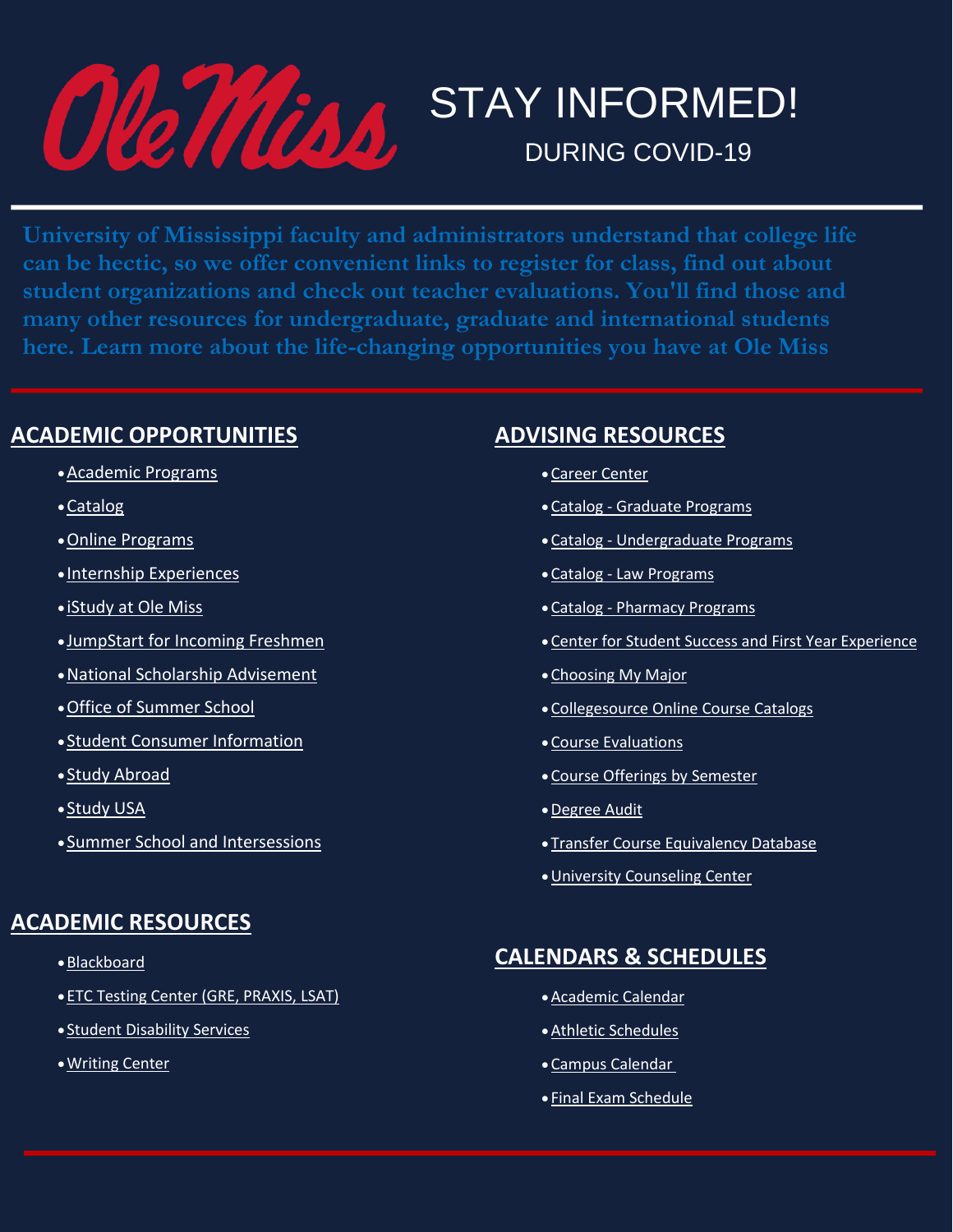

# STAY INFORMED! DURING COVID-19

#### **CAMPUS LEADERSHIP**

- Senior [Leadership](https://olemiss.edu/aboutum/leadership.html) and Academic Deans
- •[Mission](https://olemiss.edu/aboutum/mission.html) and Goals
- •[Organization](http://irep.olemiss.edu/organizational-charts/) Structure
- •Office of the [Chancellor](https://olemiss.edu/depts/chancellor)
- •Office of the [Provost](http://provost.olemiss.edu/)

#### **CAMPUS MAPS**

- •Academic [Departments](https://map.olemiss.edu/?list=Academic+Departments)
- •[Administrative](https://map.olemiss.edu/?list=Administrative+and+Service+Units) and Service Units
- •All [Buildings](https://map.olemiss.edu/?list=All+Buildings)
- [Fraternities](https://map.olemiss.edu/?list=Fraternities+and+Sororities) and Sororities
- [Libraries](https://map.olemiss.edu/?list=Libraries)
- •[Organizations](https://map.olemiss.edu/?list=Organizations)
- •[Research](https://map.olemiss.edu/?list=Research+Centers) Centers

### **CAMPUS SERVICES FOR DAILY LIFE**

- •[Bookstore](http://ole-miss.bncollege.com/)
- •Dining [Services](http://www.olemissdining.com/)
- •Meal Plans [On-Campus](https://olemiss.campusdish.com/en/MealPlans)
- •Parking [Services](https://olemiss.edu/parking)
- •[Physical](https://olemiss.edu/depts/physical_plant/) Plant
- •UM Box [Office](https://olemiss.edu/depts/tickets/)
- •University Police [Department](https://olemiss.edu/police)

## **COMPUTER HELP & LABS**

- IT [Helpdesk](https://olemiss.edu/helpdesk/)
- •Office of [Information](https://olemiss.edu/depts/it/) Technology
- •Weir Hall [Computer](https://olemiss.edu/depts/it/labs/) Labs

## **COMPUTERS & SOFTWARE**

- IT Partners Discount [Programs](https://olemiss.edu/depts/it/computers.html)
- •[Research](https://olemiss.edu/researchsoftwarestudent) Software

#### **EMERGENCY**

- •University Police [Department](https://olemiss.edu/police)
- •Campus Emergency [Information](http://emergency.olemiss.edu/)
- •Code Blue [Emergency](https://olemiss.edu/cmap/pbuttons.php) Stations

### **GETTING INVOLVED**

- •[Associated](http://dos.orgsync.com/org/umasb) Student Body
- •[Community](http://mclean.olemiss.edu/service-directory/) Service Directory
- •[Game](http://www.olemissfb.com/) Day
- •[Graduate](http://www.gsc.olemiss.edu/) Student Council
- •Greek [Affairs](http://greeks.olemiss.edu/)
- •Green [Initiative](https://olemiss.edu/green)
- •Ole Miss [Union](http://union.olemiss.edu/)
- [Student](http://studentaffairs.olemiss.edu/) Affairs
- Student [Organizations](http://dos.orgsync.com/student_organizations)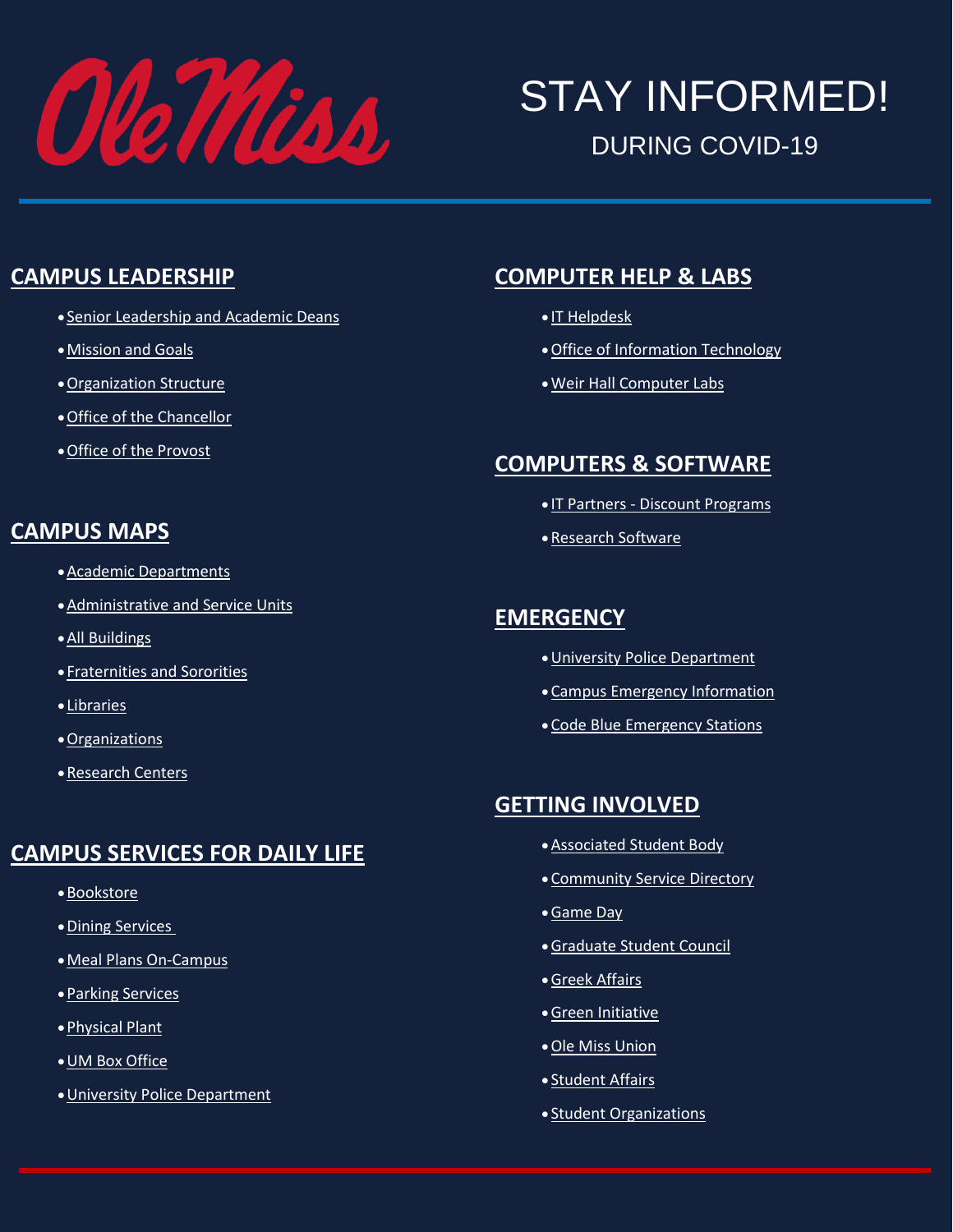

# STAY INFORMED! DURING COVID-19

#### **HEALTH & WELLNESS**

- •Quit Now: Tobacco [Cessation](https://olemiss.edu/quitnow/) Programs
- •Campus [Recreation/Turner](http://campusrec.olemiss.edu/) Center
- Student Health Center and [Pharmacy](http://healthcenter.olemiss.edu/)
- •University [Counseling](http://counseling.olemiss.edu/) Center

#### **HOW DO I...?**

- •Buy tickets for athletic [events?](https://olemiss.edu/athletictickets)
- •Buy tickets for campus [events?](https://olemiss.edu/depts/tickets/)
- •Check my [grades?](https://olemiss.edu/grades)
- •Check my [email?](http://mail.go.olemiss.edu/)
- •Check my [financial](https://olemiss.edu/finaidaward) aid status?
- •Pay my [bursar](https://olemiss.edu/billerdirect) bill?
- •[Register](https://olemiss.edu/registration) for classes?
- Request a [transcript](https://olemiss.edu/transcript) from Ole Miss?
- See how my [transfer](https://olemiss.edu/transferequiv) work counts?
- •Update my contact [information?](https://olemiss.edu/mystudentinfo)

#### **LIBRARY RESOURCES**

- •Archives and Special [Collections](https://libraries.olemiss.edu/archives/)
- •Ask a [Librarian](https://libraries.olemiss.edu/ask-a-librarian/)
- [Interlibrary](http://hermes.lib.olemiss.edu/illiad/) Loan
- Library [Catalog](http://umiss.lib.olemiss.edu/)
- Library [Catalog](http://umiss.lib.olemiss.edu/screens/help_index.html) Help Center
- •[Renew](https://umiss.lib.olemiss.edu/patroninfo~S0) Books Online

#### **LIVING OFF CAMPUS**

- •Bus Schedules [Oxford-University](http://www.oxfordms.net/visitors/oxford-university-transit) Transit
- •[Off-campus](http://offcampus.housing.olemiss.edu/) Housing

#### **LIVING ON CAMPUS**

- •Cable on [Campus](https://olemiss.edu/depts/telecommunications/television.html)
- •Cable [Television](https://olemiss.edu/newsevents/webus.html) Feed
- •Phone Service on [Campus](https://olemiss.edu/depts/telecommunications/telephone.html)
- •Meal Plans [On-Campus](https://olemiss.campusdish.com/en/MealPlans)
- Student [Housing](https://studenthousing.olemiss.edu/)
- [Telecommunications](https://olemiss.edu/depts/telecommunications/)

#### **MONEY MATTERS**

- [Financial](https://olemiss.edu/finaidaward) Aid Status
- •Office of [Financial](https://olemiss.edu/depts/financial_aid/) Aid
- •Office of the Bursar (Student [Accounts\)](https://olemiss.edu/depts/bursar/)
- •[Mississippi](http://msfcu.us/) Federal Credit Union
- •Ole Miss [Express](http://idcenter.olemiss.edu/id-self-service/) Card
- •Rise Up! [Mississippi](http://www.mississippi.edu/riseupms/financialaid.php) Student Financial Aid
- Student [Employment](http://hr.olemiss.edu/students/)
- •[Veterans](http://vms.olemiss.edu/) and Military Services